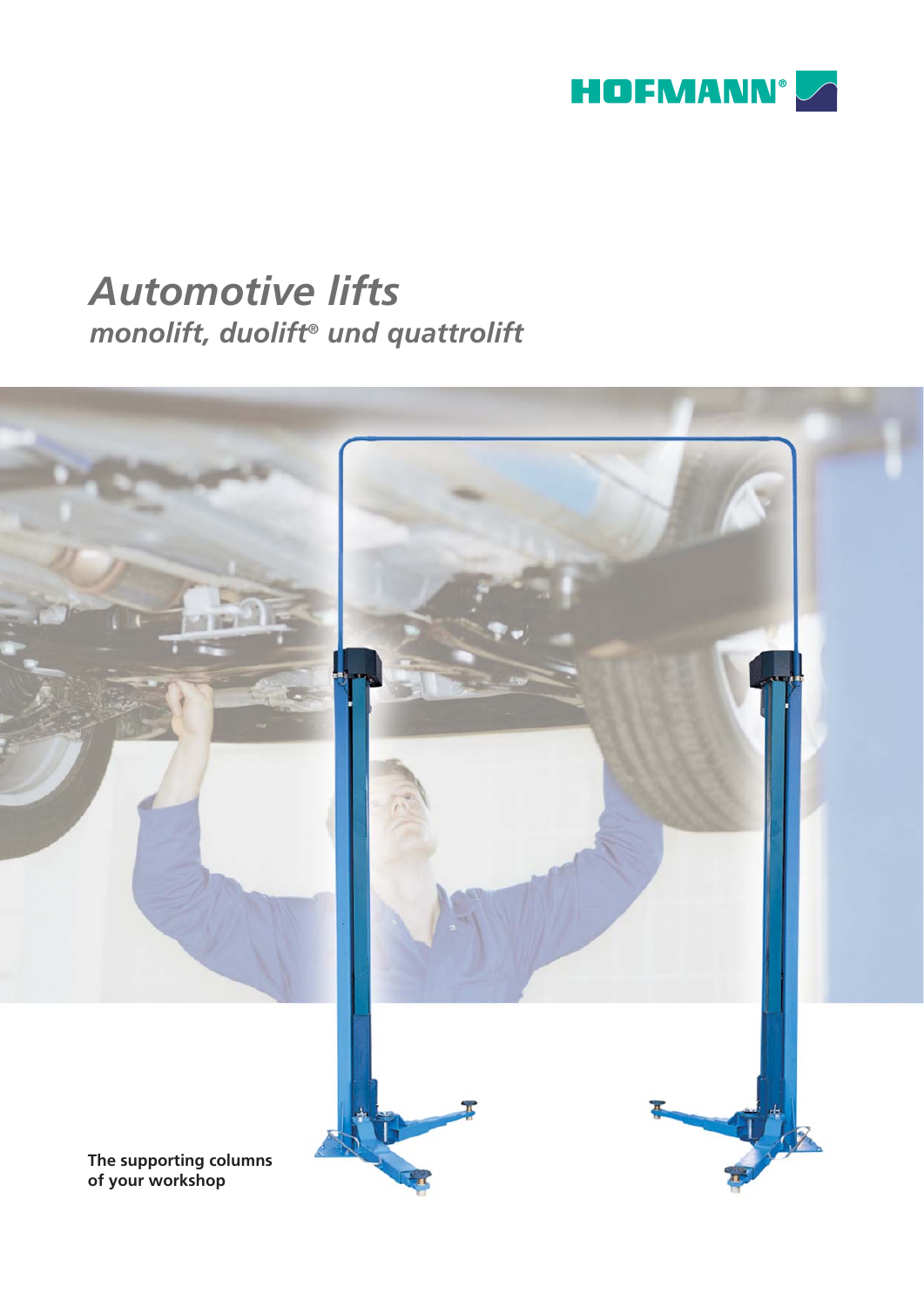# *monolift ME 2.0*

*The supporting columns of your workshop*

# **Single-post lift**



### **monolift ME 2.0**

Specially suited for use in confined spaces and passage ways and for body work where unrestricted access to one car side is important.

- Lifting carriage guided inside the column
- Special supporting nut made of Nylatron
- Low pick-up height
- Pick-up pads can be lowered for the car to drive over
- Optimum safety system owing to new nut assembly featuring "programmed safety"
- $\bullet$  Infinitely adjustable arm locks
- Excellent access to car underside owing to compact arms
- Large range of applications owing to optimum arm adjustment



The foundation slab must be made of concrete of C20/25 quality and have the following size:

3000 mm x 3000 mm x 200 mm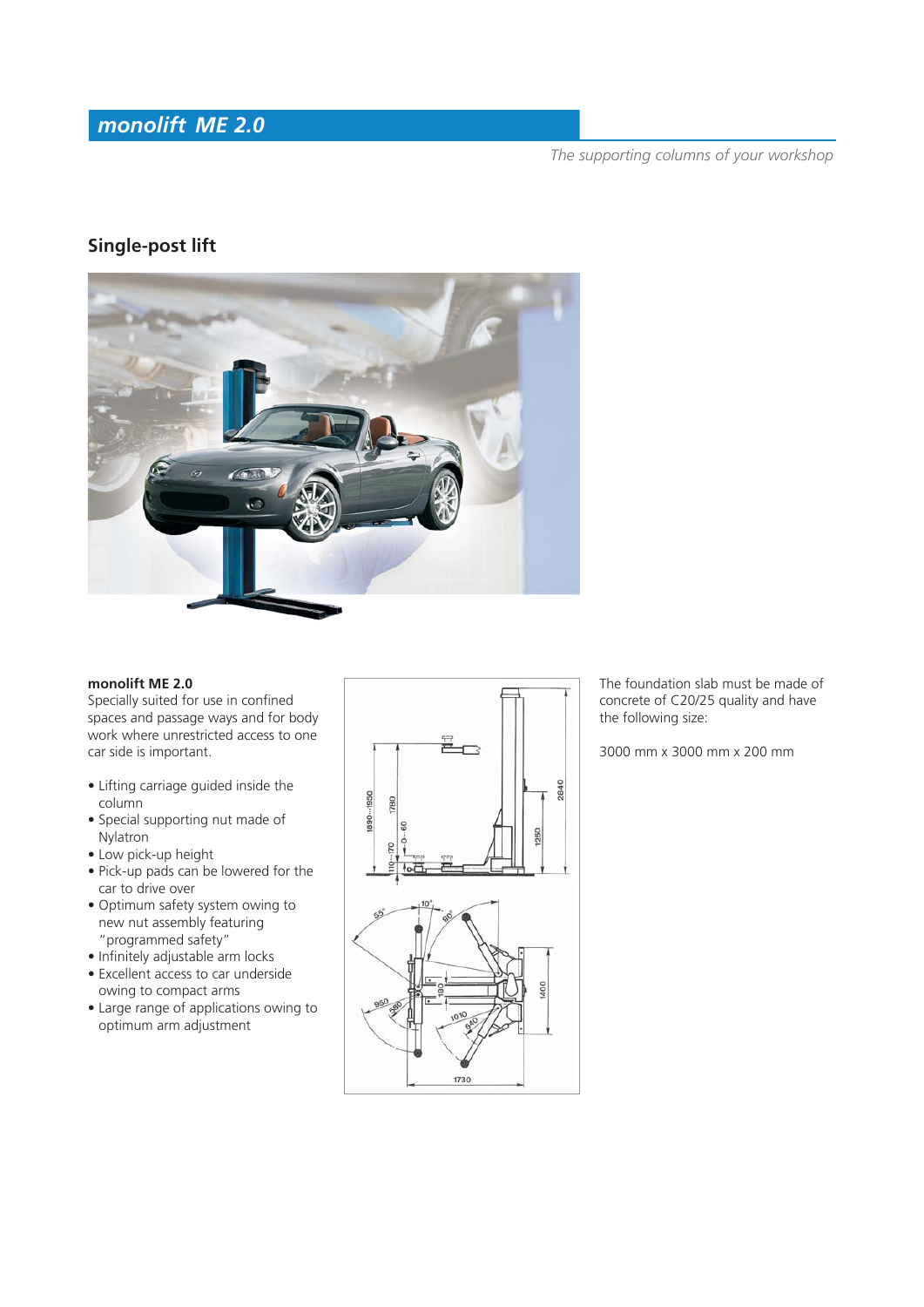# *duolift ® GTE 2500*

*The supporting columns of your workshop*



# **Two-post lift for garage and tyre shop**

#### **duolift GTE 2500**

The standard lift with base frame is designed for vehicles of a gross vehicle weight of up to 2500 kg.

The duolift GTE 2500 is of very rugged design, the lifting columns are made of specially rolled long-life column profile which guarantees utmost stability. The low-wear Nylatron supporting nuts have excellent characteristics in case of emergency, the rolled-thread spindles are wear-proof.

The lifting carriage is equipped with six maintenance-free rollers. The wide door stop provides good access to the car doors.

The base frame is as low as 45 mm only. Pick-up height is 105–165 mm.

The automatic arm lock and the chain guide integrated in the base frame as well as the chain fracture switch guarantee utmost reliability.

The wide-spread service network and our professional training centre guarantee technical know-how from the first training to hot line help.



| Rated load capacity            | 2500 kg                 |
|--------------------------------|-------------------------|
| Admissible load distribution   |                         |
| front/rear                     | 2:3.3:2                 |
| Max. lifting travel            | 1800 mm                 |
| Lifting time up to max. height | approx. 45 s            |
| Pick-up height                 |                         |
| - with vertically adjustable   |                         |
| pick-up pads                   | approx. 105 – 165 mm    |
| - with stationary pick-up pads | 95 mm                   |
| Diameter of pick-up pads       | $120 \text{ mm}$        |
| Power supply                   |                         |
| (standard)                     | 3/PE AC 50 Hz 380-415 V |

The foundation slab must be made of concrete of C20/25 quality and have the following size: 3700 mm x 1400 mm x 150 mm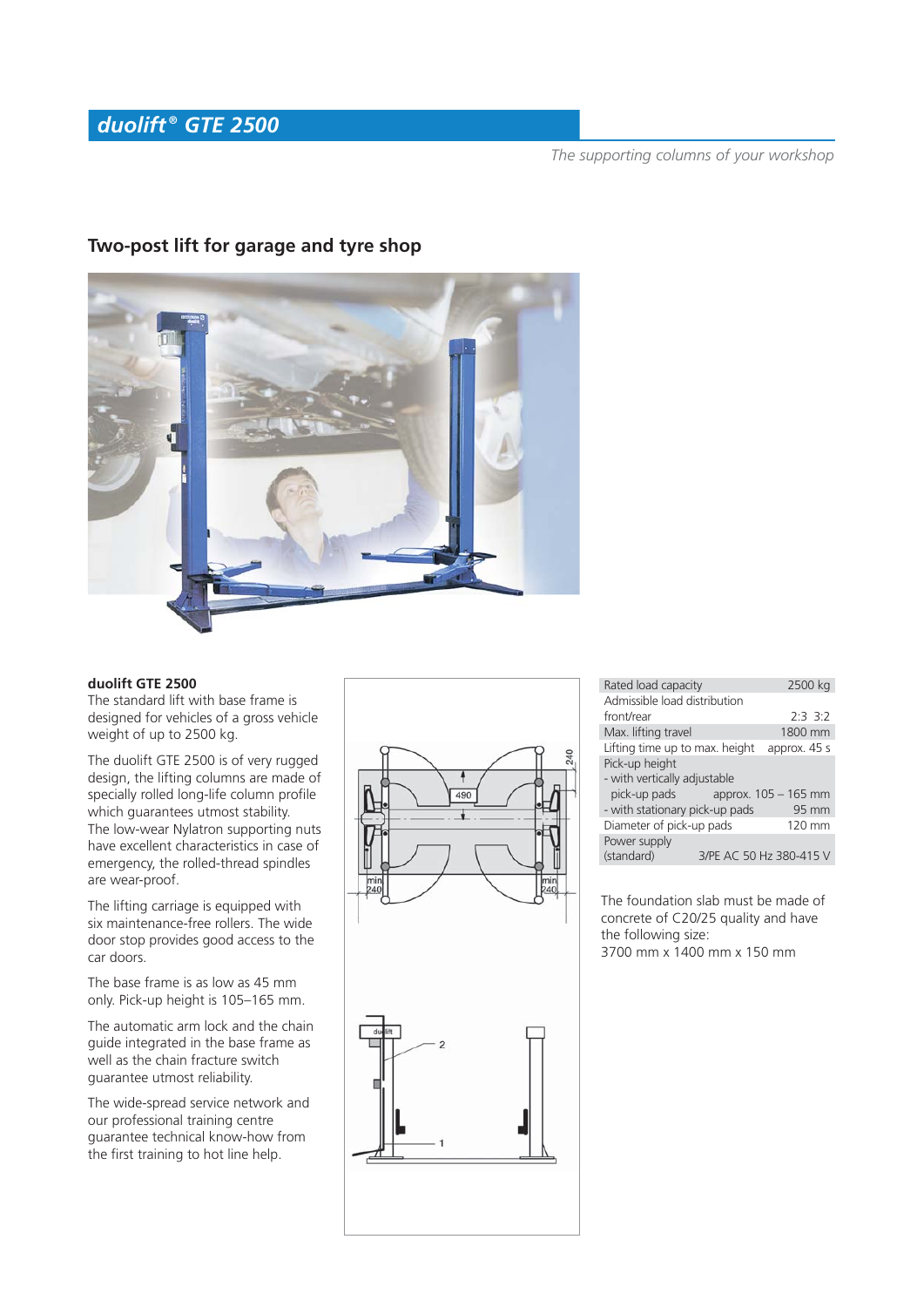# *duolift ® BT 2500 und duolift ® BTE 3200*

*The supporting columns of your workshop*

# **Two-post lifts for garage and tyre shop**

#### **duolift BTE 3200**

This lift has all the features of the duolift BT 2500, but is designed for light trucks as well considering its rated load capacity of 3200 kg.

The two electric motors ensure a powerful performance. The foundation slab must be made of concrete of C20/25 quality and have the following size: 3850 mm x 1450 mm x 200 mm

#### **duolift BT 2500**

This standard lift without base frame is designed for cars and vans of a gross vehicle weight of up to 2500 kg and for straightening benches.

In addition of the features of the duolift GTE 2500 the duolift BT 2500 has an automatic chain tensioning system. The lift is perfectly synchronised through the chain and consequently operates smoothly and steadily.

The wide-spread service network and our professional training centre guarantee technical know-how from the first training to hot line help.

The foundation slab must be made of concrete of B25 quality and have the following size:

3500 mm x 1400 mm x 150 mm



| Rated load capacity                     | 2500 kg |                         |  |  |
|-----------------------------------------|---------|-------------------------|--|--|
| Admissible load distribution            |         |                         |  |  |
| front/rear                              |         | 2.3.3.2                 |  |  |
| Max. lifting travel                     |         | 1800 mm                 |  |  |
| Lifting time up to max. height          |         | approx. 45 s            |  |  |
| Pick-up height                          |         |                         |  |  |
| - with vertically adjustable            |         |                         |  |  |
| pick-up pads                            |         | approx. 105 – 165 mm    |  |  |
| - with stationary pick-up pads<br>95 mm |         |                         |  |  |
| Diameter of pick-up pads                |         | $120 \text{ mm}$        |  |  |
| Power supply                            |         |                         |  |  |
| (standard)                              |         | 3/PE AC 50 Hz 380-415 V |  |  |
|                                         |         |                         |  |  |



| Rated load capacity            | 3200 kg                 |  |  |  |
|--------------------------------|-------------------------|--|--|--|
| Admissible load distribution   |                         |  |  |  |
| front/rear                     | $1.2$ $2.1$             |  |  |  |
| Max. lifting travel            | 1800 mm                 |  |  |  |
| Lifting time up to max. height | approx. 45 s            |  |  |  |
| Pick-up height                 |                         |  |  |  |
| - with vertically adjustable   |                         |  |  |  |
| pick-up pads                   | approx. 125 – 195 mm    |  |  |  |
| - with stationary pick-up pads | 125 mm                  |  |  |  |
| Diameter of pick-up pads       | 120 mm                  |  |  |  |
| Power supply                   |                         |  |  |  |
| (standard)                     | 3/PE AC 50 Hz 380-415 V |  |  |  |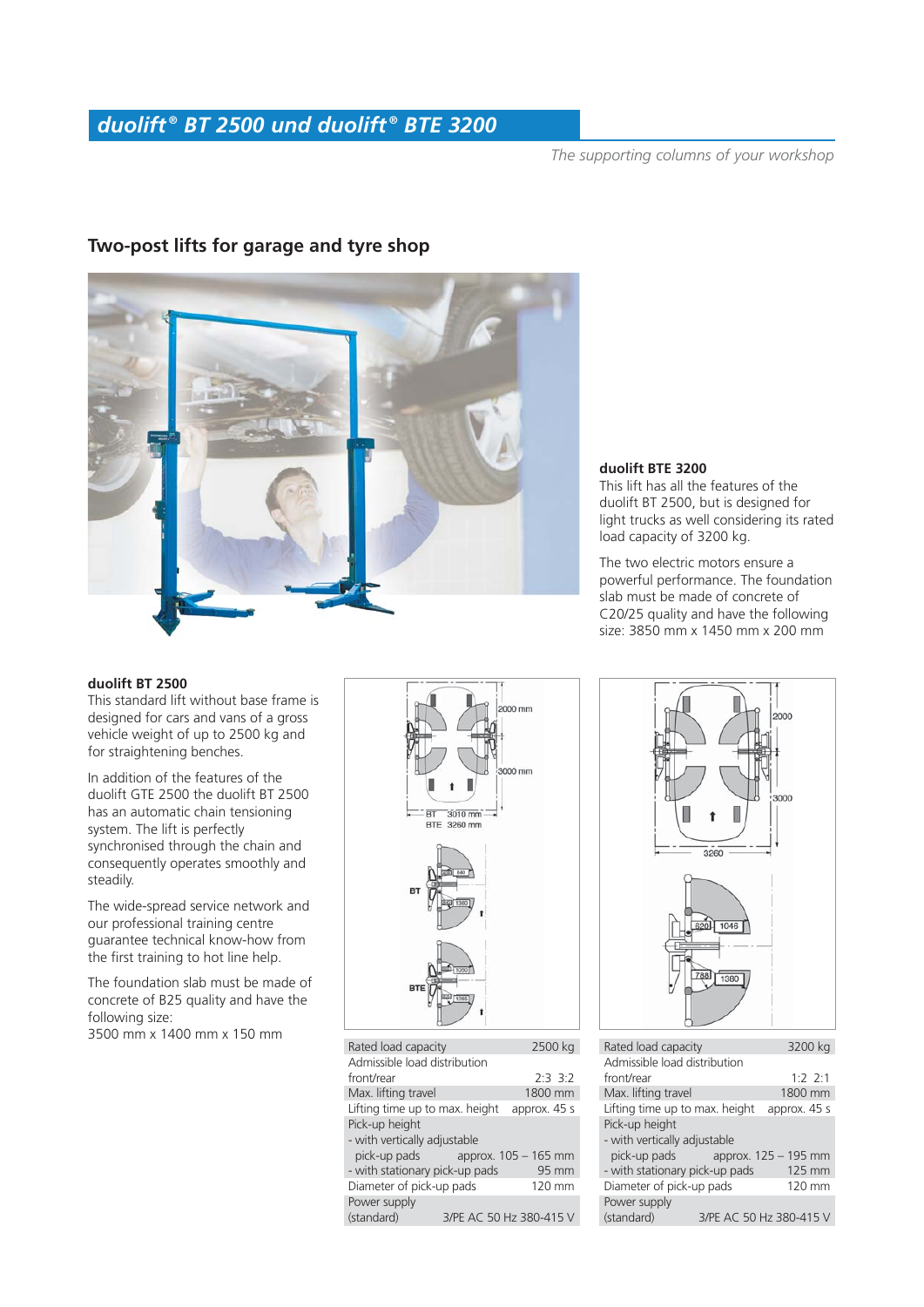*The supporting columns of your workshop*



# **Two-post lifts for garage and tyre shop**

#### **duolift MTF 3000**

This standard lift without base frame and with mechanic synchronisation control is designed for cars, vans and light trucks of a gross vehicle weight of up to 3000 kg.

The duolift MTF 3000 has slim, but stable lifting columns. The low-wear Nylatron supporting nuts have excellent characteristics in case of emergency, the rolled-thread spindles are wearproof.

The two-part short supporting arms with their large swing range can be unlocked and locked automatically. Owing to the low pick-up height of 98 mm only there is no problem to accommodate even low-bed vehicles on the lift. The asymmetric design gives free access to the vehicle doors on both sides.

The wide-spread service network and our professional training centre guarantee technical know-how from the first training to hot line help.

#### **duolift MTF 3000-2**

This OEM lift has a grey finish and is additionally equipped with tool trays, an impact wrench holder and an energy station (1 x 230 VAC, 1 x compressed air supply).

The four pick-up pads are vertically adjustable from approx. 80 – 125 mm.

The foundation slab must be made of concrete of C20/25 quality and have the following size: 4000 mm x 1000 mm x 300 mm 4000 mm x 1000 mm x 200 mm with double reinforcement

| Rated load capacity            |  | 3000 kg                 |
|--------------------------------|--|-------------------------|
| Admissible load distribution   |  |                         |
| front/rear                     |  | 2:33:2                  |
| Max. lifting travel            |  | 1890 mm                 |
| Lifting time up to max. height |  | approx. 45 s            |
| Pick-up height                 |  |                         |
| MTF 3000                       |  | approx. 98 - 140 mm     |
| Pick-up height                 |  |                         |
| MTF 3000-2                     |  | approx. 80 - 105 mm     |
| Diameter of pick-up pads       |  | 120 mm                  |
| Power supply                   |  |                         |
| (standard)                     |  | 3/PE AC 50 Hz 380-415 V |

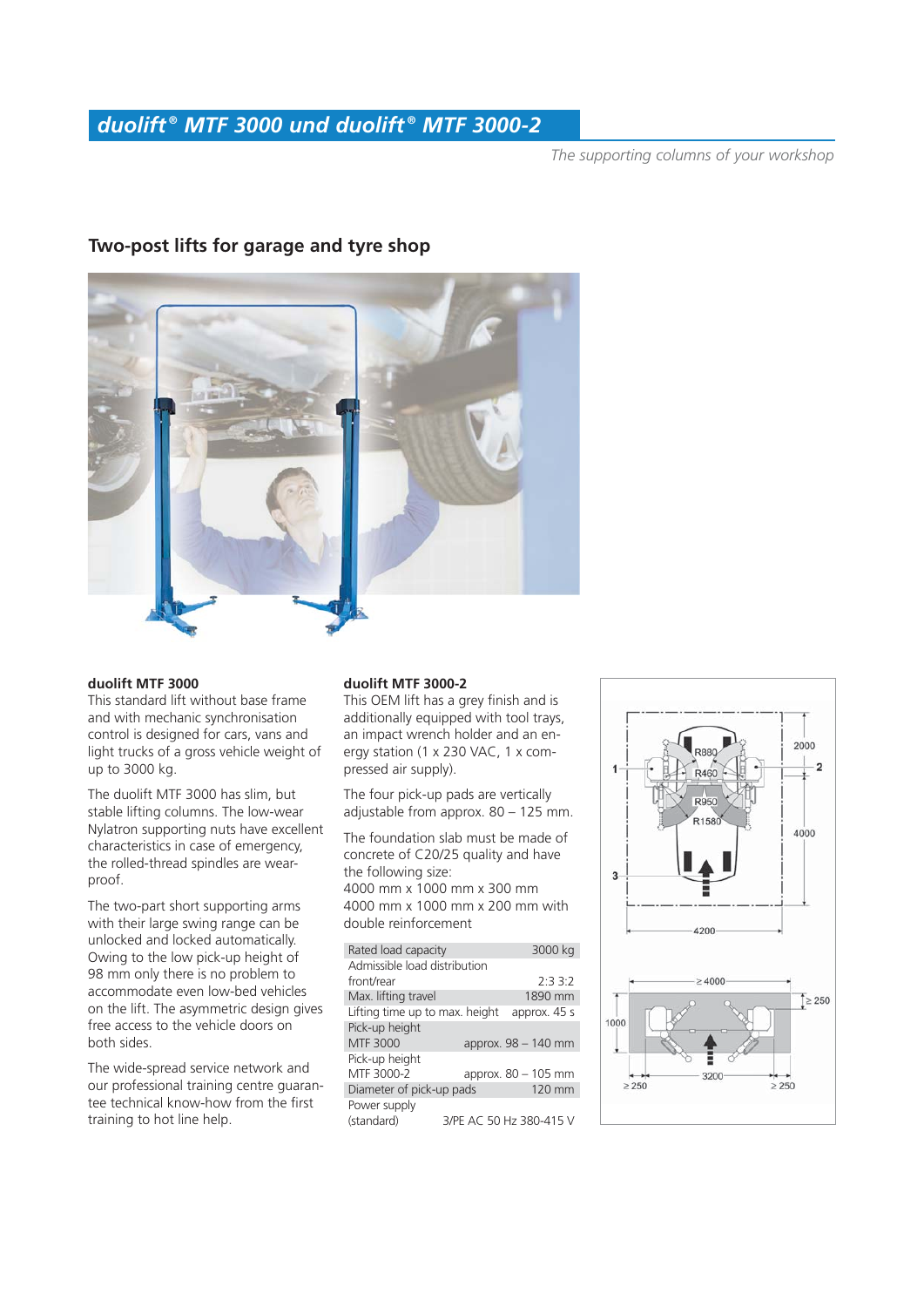# *duolift ® MSE 5000*

*The supporting columns of your workshop*



# **Two-post lift for garage and tyre shop**

#### **duolift MSE 5000**

This standard lift without base frame is designed for cars, vans and light trucks of a gross vehicle weight of up to 5000 kg.

The duolift MSE 5000 is of extremely rugged design, the lifting columns are made of specially rolled long-life column profile which quarantees utmost stability. The low-wear Nylatron supporting nuts have excellent characteristics in case of emergency.

The three-part long supporting arms with their large swing range can be unlocked and locked automatically and adjusted to variable lengths. Owing to the low pick-up height of 140 mm only there is no problem to accommodate both cars and light trucks. Moreover the pick-up pads are vertically adjustable.

Drive is by means of two synchronised electric motors, the crossbeam is vertically adjustable to suit customer requirements.

The wide-spread service network and our professional training centre guarantee technical know-how from the first training to hot line help.

The foundation slab must be made of concrete of C20/25 quality and have the following size:

4200 mm x 2000 mm x 250 mm with double reinforcement

When the optional supporting frame is used the foundation slab size of concrete of C20/25 quality must be as follows:

4200 mm x 2000 mm x 150 mm

| Rated load capacity                         |  | 5000 kg                 |  |
|---------------------------------------------|--|-------------------------|--|
| Admissible load distribution                |  |                         |  |
| front/rear                                  |  | 2:11:2                  |  |
| Max. lifting travel                         |  | 1820 mm                 |  |
| Lifting time up to max. height approx. 40 s |  |                         |  |
| Pick-up height                              |  | approx. 140 – 220 mm    |  |
| Diameter of pick-up pads                    |  | 120 mm                  |  |
| Power supply                                |  |                         |  |
| (standard)                                  |  | 3/PE AC 50 Hz 380-415 V |  |

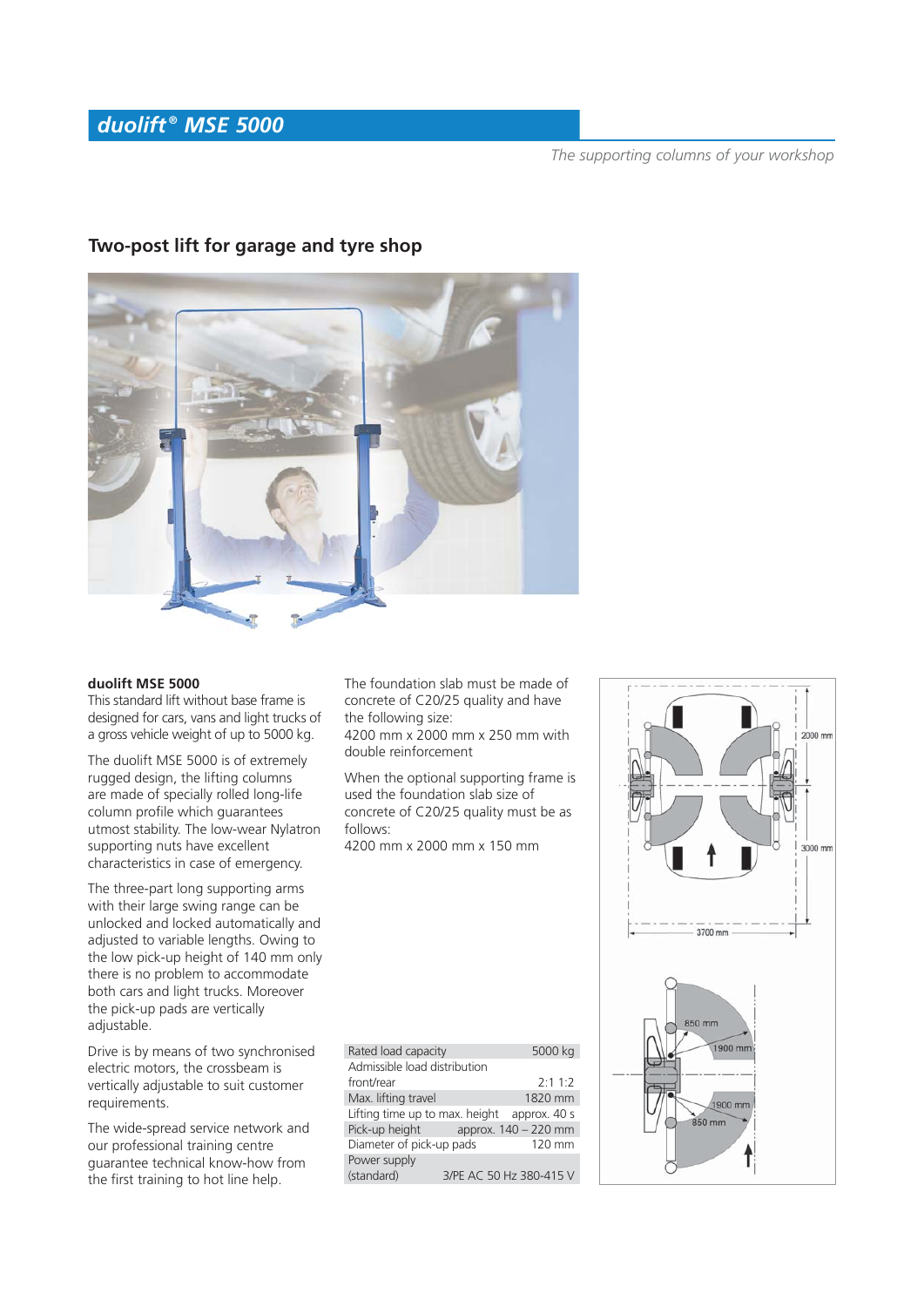# *quattrolift 4000 S/SL*

#### *The supporting columns of your workshop*

## **Four-post lift**



#### **quattrolift 4000 S**

This four-post lift is designed for service check-in, wheel alignment and service work, providing ample space around the vehicle.

Owing to the low pick-up height this lift is specially designed for vehicles with low ground clearance. The runways can be readjusted to each other in order to adjust the quattrolift to the individual work place. The cylinder is provided under the runway to save additional space.

The four columns feature level adjustment for most accurate positioning of the vehicle, which makes this lift ideally suited for wheel alignment.

Additional features are the torsion-free design, very short lifting times, electrohydraulic drive, simple operation and an electro-mechanical safety system.

The wide-spread service network and our professional training centre guarantee technical know-how from the first training to hot line help.

The foundation slab must be made of concrete of C20/25 quality and have the following size: 3400 mm x 4800 mm x 160 mm

#### **quattrolift 4000 SL**

Overall length including drive-on ramps 6140 mm.

The foundation slab must be made of concrete of C20/25 quality and have the following size: 3550 mm x 5320 mm x 160 mm

| Rated load capacity                     | 4000 kg                 |
|-----------------------------------------|-------------------------|
| Max. lifting height                     | 1800 mm                 |
| Min. pick-up height                     |                         |
| - quattrolift 4000 S                    | 135 mm                  |
| - quattrolift 4000 SL                   | 155 mm                  |
| Length of runways                       |                         |
| - quattrolift 4000 S                    | 4300 mm                 |
| - quattrolift 4000 SL                   | 4800 mm                 |
| Inside width between columns            |                         |
| - quattrolift 4000 S                    | 2820 mm                 |
| - quattrolift 4000 SL                   | 2970 mm                 |
| Overall length including drive-on ramps |                         |
| - quattrolift 4000 S                    | 5640 mm                 |
| - quattrolift 4000 SL                   | 6140 mm                 |
| Width of runway                         | 540 mm                  |
| Lifting time up to max. height          | approx. 30 s            |
| Oil quantity                            | approx. 8 l             |
| Power supply                            |                         |
| (standard)                              | 3/PE AC 50 Hz 380-415 V |



\* For jacking beam see price list